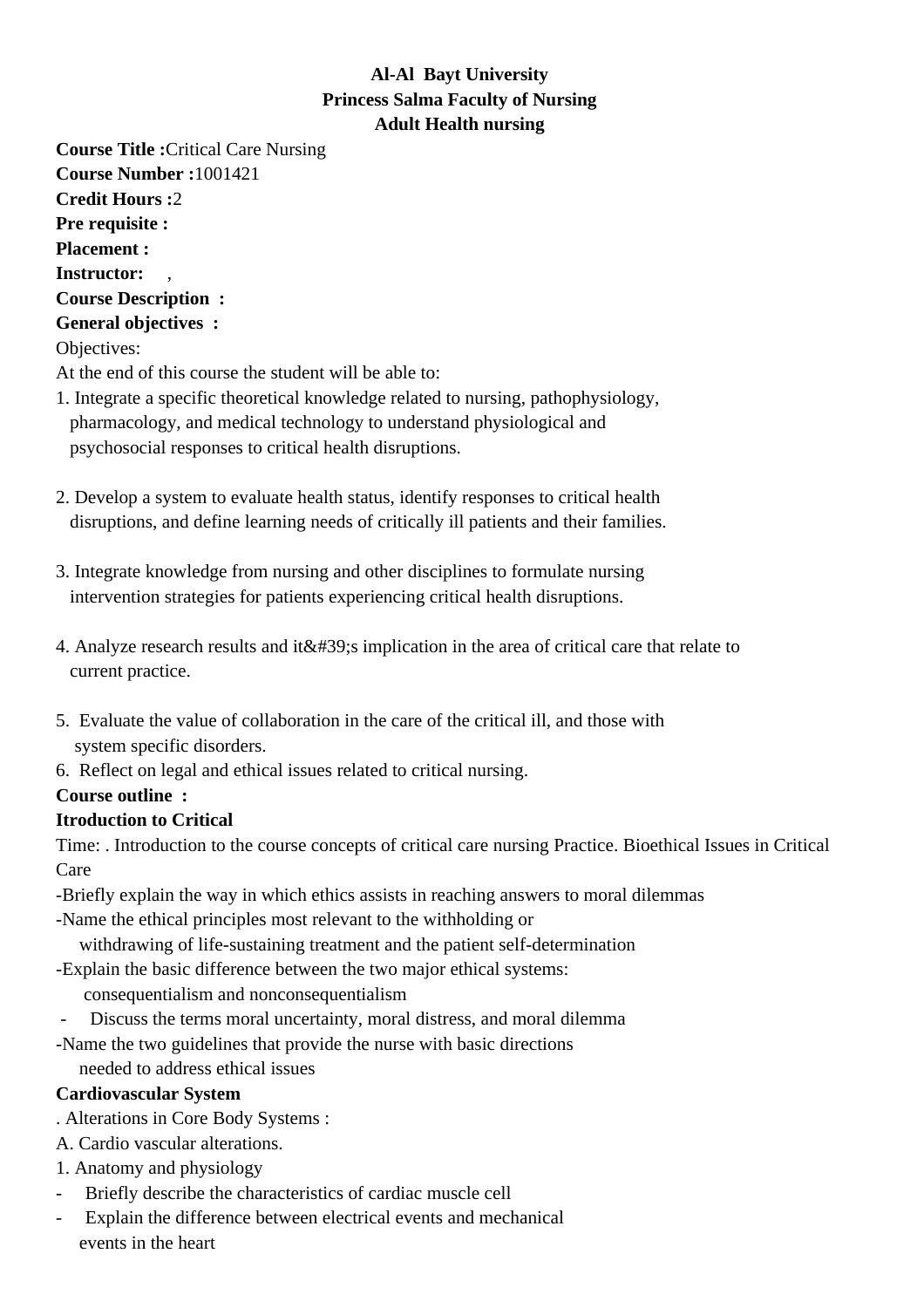- Define depolarization
- Describe the normal conduction system of the heart
- State the formula of calculating cardiac output
- Briefly explain the role of the parasympathetic and sympathetic nervous systems in the regulation of the heart rate
- State the three factors involved in the regulation of stroke volume
- Define preload and afterload
- . 2. Assessment: Cardiovascular
- Discuss four important considerations in preparing a patient for a cardiac examination
- Locate the four areas of auscultation on the anterior chest wall
- Discuss the mechanisms responsible for the production of the first and
- second heart sounds and the phases of the cardiac cycle these sounds represent
- Discuss the clinical significance of the third and fourth heart sounds and their timing in the cardiac cycle.
- Describe each type of murmur, its timing in the cardiac cycle, and the area on the chest wall where it is most easily auscultated
- 3. CVS laboratory and diagnostic test
- Describe the role of enzyme studies in diagnosis an acute myocardial infarction
- Compare and contrast the usefulness of creatine kinase(CK) and lactate dehydrogenase(LDH) isoenzyme studies
- List possible etiologies of serum CK and LDH elevations other than acute myocardial infarction\_ischemia
	- Interpret CK and LDH isoinzime studies when providing patient care Cardiovascular diagnostic procedures
- Describe four current techniques used for diagnostic purposes in cardiology
- Outline the patient and family teaching appropriate to prepare the patient for exercise ECG studies
- Explain the preparation neces

## **Respiratory System**

B. Pulmonary alteration

- 1. Anatomy and physiology
- - Explain the components of total lung capacity
- - Describe the mechanics of respiration
- - Define lung compliance
- Compare and contrast perfect ventilation and perfusion with decreased ventilation and perfusion
- -Outline the process of gas diffusion through the alveoli and into the blood and tissues
- State the importance of oxygen saturation when assessing the effectiveness of respiration
- Describe the key feature of oxygen dissociation curve list two brain stem centers that regulate respiration describe the compensatory mechanisms that control respiration
	- 2. Assessment: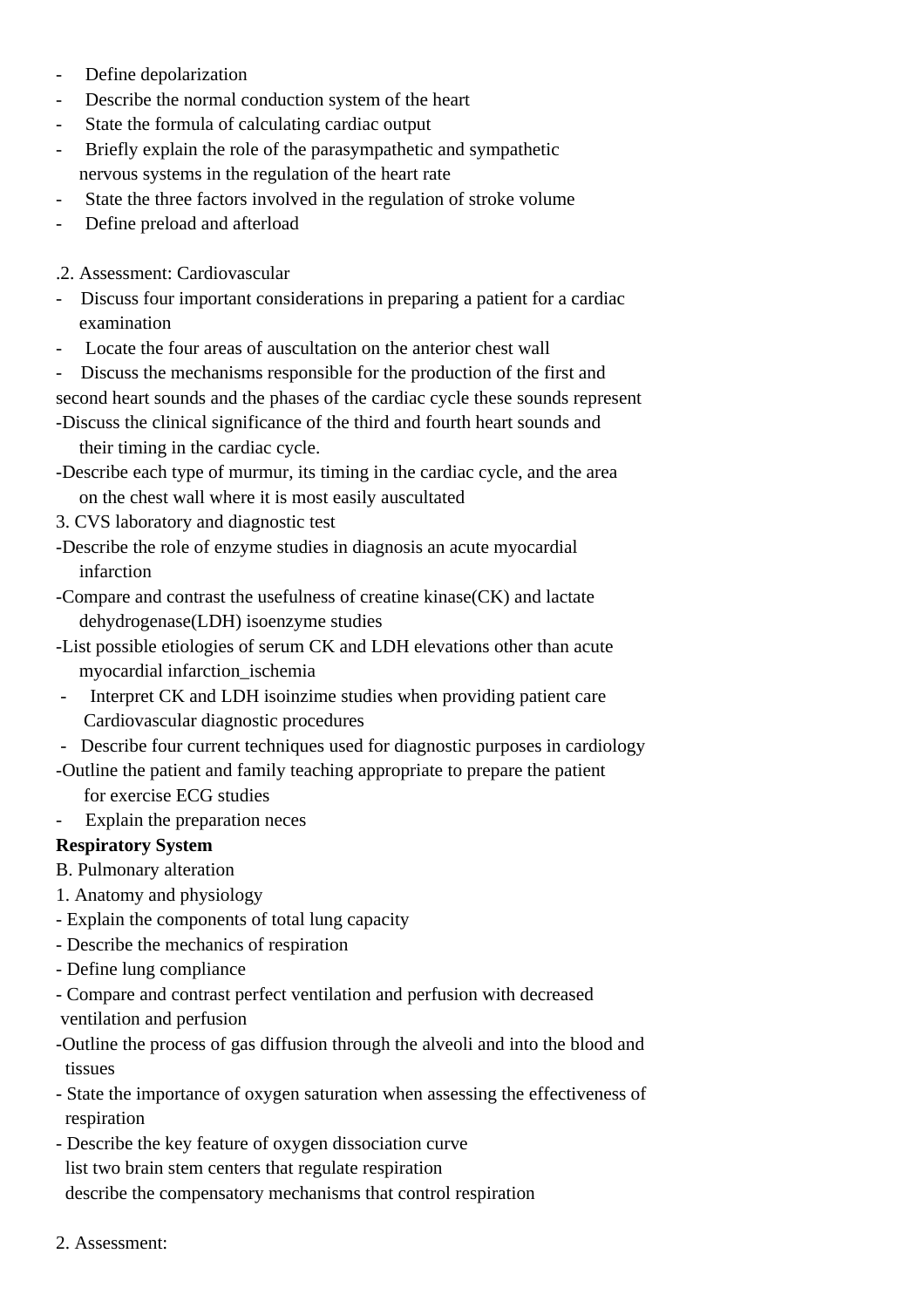- - List five questions to use when gathering history data
- Describe four procedures and possible findings used in respiratory physical examination
- -Compare and contrast mixed venous and arterial samples for oxygen, carbon dioxide, pH and oxygen saturation
- List the normal values for arterial blood gases
- Describe the procedure for obtaining ABGs
- Given an example, perform a basic analysis of acid-base interpretation
- - Describe the process by which negative pressure is generated
- - List several indications for chest tube placement
- - Compare and contrast the one, two, and three-bottle chest drainage systems
- Discuss the nursing interventions necessary to prevent complications due to chest tube drainage systems
- Describe the nursing actions required to maintain chest tube patency
- State three potential complications due to chest tube stripping

### 2Respiratory Failure

- - Define respiratory failure
- Identify three potential events affecting events affecting different body
- systems that can lead to respiratory failure
- Discuss five indications for mechanical ventilation
- Compare and contrast the function of a manual resuscitator bag to a mechanical ventilator
- Discuss three different types of mechanical ventilator
- Discuss three different

## **Neurological System**

- C. Nervous system
	- 1. Anatomy and physiology
- - List the cellular units of the nervous system
- - Briefly explain the physiology of a nerve impulse
- - List two functions of cerebrospinal fluid
- - Explain the functions of thalamus
- - Define the reticular activity system
- Briefly define the sensory system and the motor system
- List and explain three cord reflexes
- Explain the physiology of pain and the gate theory of pain regulation

### 2. Assessment

- Discuss the value of gathering neurological data in an orderly and objective manner
- Correlate such data over time
- Recognize those patterns of assessment findings that imply a significant
- change in pathology for patient care
- Relate the procedure of selected neurodiagnostic tests to nursing implication for patient care
- -Evaluate the effect of neurological dysfunction on the patient  $&\#39$ ; living patterns
- Define brain death